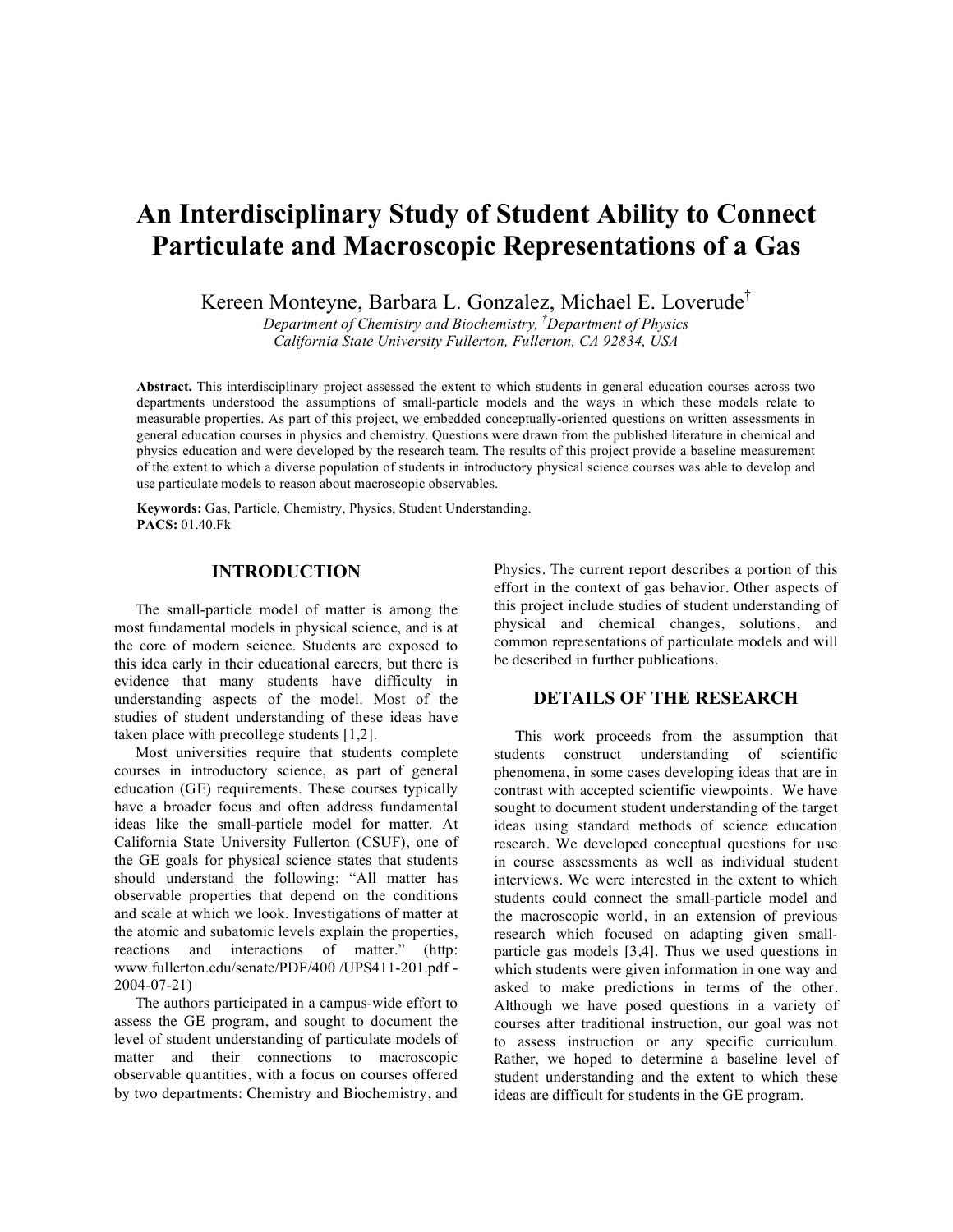## **Research Questions**

To what extent can students interpret a particulate illustration and use the illustration to predict changes in macroscopic observables?

To what extent can students draw particulate illustrations that correspond to stated changes in macroscopic observables?

To what extent do these results vary for different student populations, including different courses levels as well as different departments?

## **Context for Research**

This study was performed in the context of several courses at California State University Fullerton (CSUF), a public comprehensive university serving a diverse student population. CSUF is the largest university in California, serving over 37,000 students.

Two of the courses, described as 'Survey Physics' and 'Survey Chemistry,' enroll primarily non-science majors, and are typically taken by students in order to satisfy a GE requirement. Both courses are taught in a traditional large lecture format, meeting three hours per week with an optional three-hour lab component. A third course, described as 'Introductory Chemistry,' is intended to prepare students for General Chemistry. This course emphasizes problem-solving and meets in a computer studio classroom setting, with opportunities for work in small groups. Most of the students in Introductory Chemistry intend to major in a natural science or engineering, and many aspire to health-related careers. The final course, described as 'General Chemistry,' is a calculus-based course for science and engineering majors. This course is taught in a reformed format, incorporating recitation and lecture to allow large and small group work two hours three days per week, and also has a three-hour lab. General Chemistry is often taught by two of the authors of this study.

Students in the study completed all instruction on gas laws in their course before delivery of the research items. While gas laws are taught at least briefly in each of the target courses, most of the courses devote relatively little time to particulate models of a gas, based on the presumption that such a model has been taught and understood in secondary school.

## **Methods**

All data in this paper were collected by analysis of student responses to questions posed on course examinations and quizzes (both graded and ungraded, depending on the wishes of the course instructor). The questions were constructed based on examination of the research literature as well as previous work by the authors. Students were asked to provide an answer, often including a drawing, as well as a written explanation. Student research assistants performed data entry and analysis with consultation by the study authors. Student answers and explanations were classified and assigned codes. The study authors performed rater reliability checks in order to verify the validity of the codes. After several iterations of the coding scheme, the student coding agreed with expert coding over 80% of the time.

#### *Research Items*

As noted, our goal for research items was to provide students with information at one level (macroscopic or particulate) and ask that they make predictions at the other level. The two problems described below use a representation that is common to textbooks, in which a cylinder of gas is closed by a piston, with the gas shown as discrete particles. We recognize that this representation is problematic due to the scale of the particles relative to the container, but used it due to its familiarity. To distinguish the two problems, we describe them as GAS\_PtM (particulate to macroscopic) and GAS\_MtP (macroscopic to particulate).

In GAS PtM (see Figure 1), students are shown an initial illustration with four gas particles. The problem then shows two revised illustrations, one with six particles and the same piston height, one with four particles and a lower piston height, and asks students to state whether the pressure and volume of the gas would increase, decrease, or remain the same, and explain their reasoning.

Consider the model for a container filled with an ideal gas (diagram at right). For each of the parts below, examine the new diagram and predict how, if at all, each of the macroscopic quantities listed will change.

Part A. (increase the number of particles) **Volume:** *increase/decrease/ stay the same/can't tell* **Pressure:** *increase/decrease/ stay the same/can't tell*

Part B. (decrease piston height) **Volume:** *increase/decrease/ stay the same/can't tell* **Pressure:** *increase/decrease/ stay the same/can't tell*

**FIGURE 1.** Research item GAS\_PtM



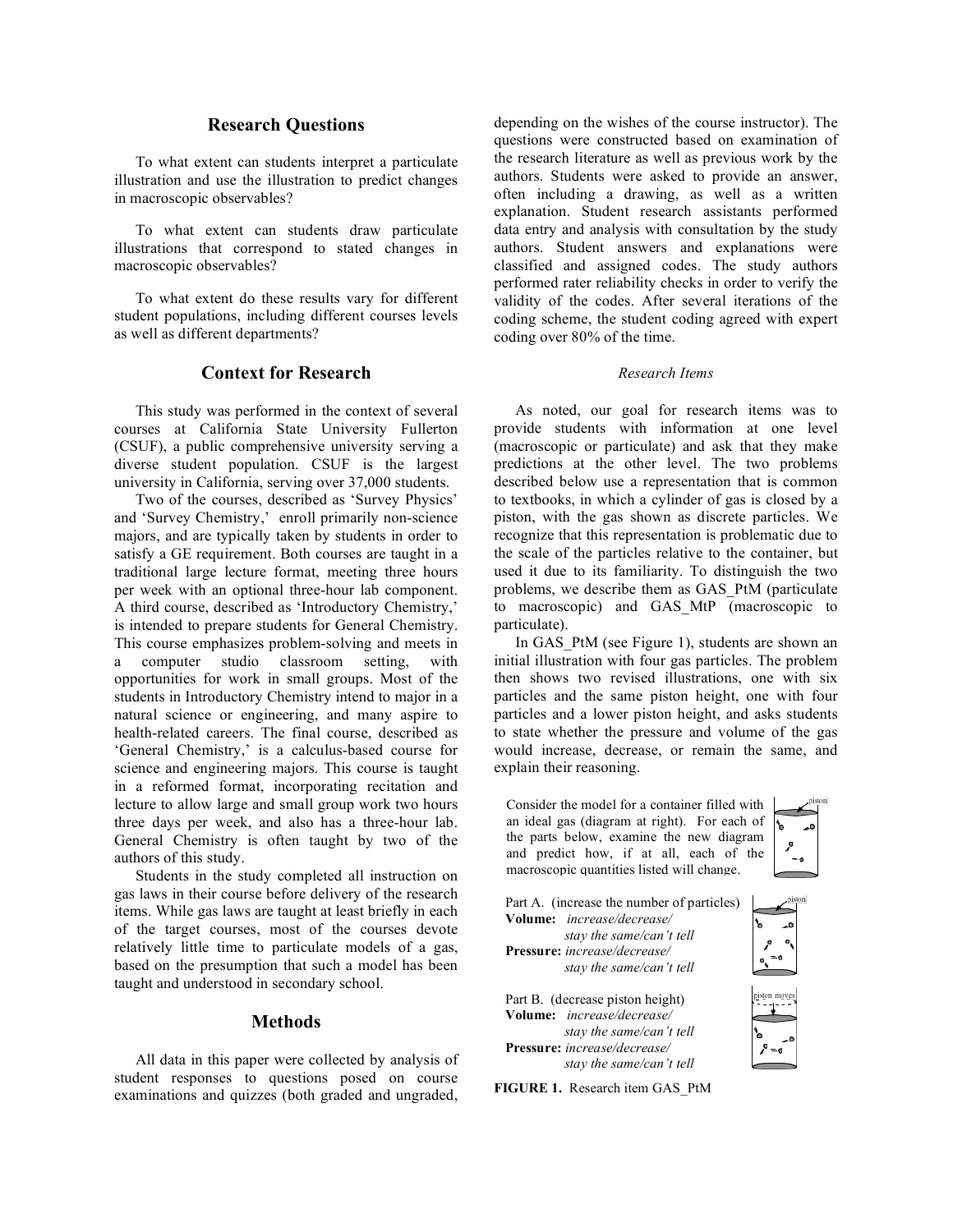In GAS\_MtP (see Figure 2), students are shown the same initial illustration. They are then asked to sketch the number of particles and the height of the piston in a new diagram that would be consistent with changes in the macroscopic variables (volume increases while pressure and temperature remain constant), and explain their reasoning.

Consider the model for a container filled with an ideal gas (diagram at right). The container is closed by a piston that can move up or down. The gas particles are moving and interact with one another only when they collide (assume that all collisions between gas particles are elastic.



Changes are made to the initial state of the gas shown in the diagram. Each change is described in terms of the macroscopic observable quantities (e.g., pressure, temperature. Sketch a diagram that is consistent with the macroscopic change described, showing the location of the piston and the particles that make up the gas. If the diagram does not change, state so explicitly. If the change is not possible as described, state so explicitly. explicitly.

The volume of the gas is increased while pressure and temperature remain constant.

**FIGURE 2.** Research item GAS\_MtP

# **RESULTS AND DISCUSSION**

The frequency of correct responses to item GAS PtM is provided in Table 1. For Part A, the correct response is volume remains the *same* and pressure will *increase*. For Part B, the correct response is volume will *decrease* and pressure will *increase*.

**TABLE 1.** Percent frequency of correct responses for item GAS\_PtM

|                     |     | Part A |                 |  |
|---------------------|-----|--------|-----------------|--|
| Course              | N   | Volume | <b>Pressure</b> |  |
| Survey Physics*     | 62  | 52%    | 55%             |  |
| Survey Chemistry**  | 102 | 56%    | 74%             |  |
| General Chemistry** | 235 | 67%    | 74%             |  |
|                     |     | Part B |                 |  |
| Survey Physics*     | 62  | 61%    | 77%             |  |
| General Chemistry** | 235 | 83%    | 93%             |  |

\*Item delivered as part of an ungraded assignment (quiz) \*\*Item delivered as part of a graded assignment (exam for Survey Chemistry and quiz for General Chemistry)

A majority of students answered correctly in each class. The incorrect answers given by students reveal significant difficulties in interpreting and applying the

particulate model for a gas as well as the macroscopic operational definitions of volume and pressure.

A number of students answered the volume questions incorrectly, despite the fact that the volume should be clear from the illustration. For example, in Part A, the piston height is unchanged. However, a significant number of students predicted that the volume would *increase* (32% for Survey Physics, 32% for Survey Chemistry and 29% for General Chemistry). Similarly, in Part B the piston is moved downward, but the second most common response was volume would remain the *same* (24% for Survey Physics and 15% for General Chemistry). In both cases, student responses are consistent with use of the particulate components of the illustration to predict the volume of gas. In effect, students seem to relate the number of particles to the volume. For the subset of students that related number of particles to volume (N=29 for Survey Physics and N=73 for General Chemistry), the percent frequency of students in this subset that selected both *increase* in Part A and *same* in Part B was 21% for Survey Physics and 43% for General Chemistry, suggesting that General Chemistry students tend to use particulate models more when reasoning about changes in macroscopic quantities.

The pressure questions elicited more correct answers than volume. In terms of predicting change in pressure, the second most common response for Part A was *same* (34% for Survey Physics, 21% for Survey Chemistry and 19% for General Chemistry). For Part B, the second most common response for pressure was *decrease* (16% for Survey Physics and 5% for General Chemistry). These answers are consistent with students applying Boyle's law to predict pressure based on volume, but applying the (incorrect) direct proportion between volume and pressure for Part B. However, preliminary examination of explanation statements also found that some students related pressure to the position of the piston in the cylinder, consistent with the previous report by Kautz et al. [5,6]. We have sought to develop a general coding scheme for student reasoning statements that can be applied to any question of this type. We plan to report on this reasoning coding scheme at a later date.

The frequency of responses for drawing the particulate illustration in item GAS\_MtP is provided in Tables 2 and 3. Two components of the illustration were coded: piston height (which is directly related to volume) and number of particles. The coder noted a comparison of each component to its value in the original illustration provided in the item. Because the problem states that volume increases, the correct response is that the piston height must increase. With the constraints that pressure and temperature remain constant, application of the ideal gas law shows that the number of particles must *increase*. Table 2 shows